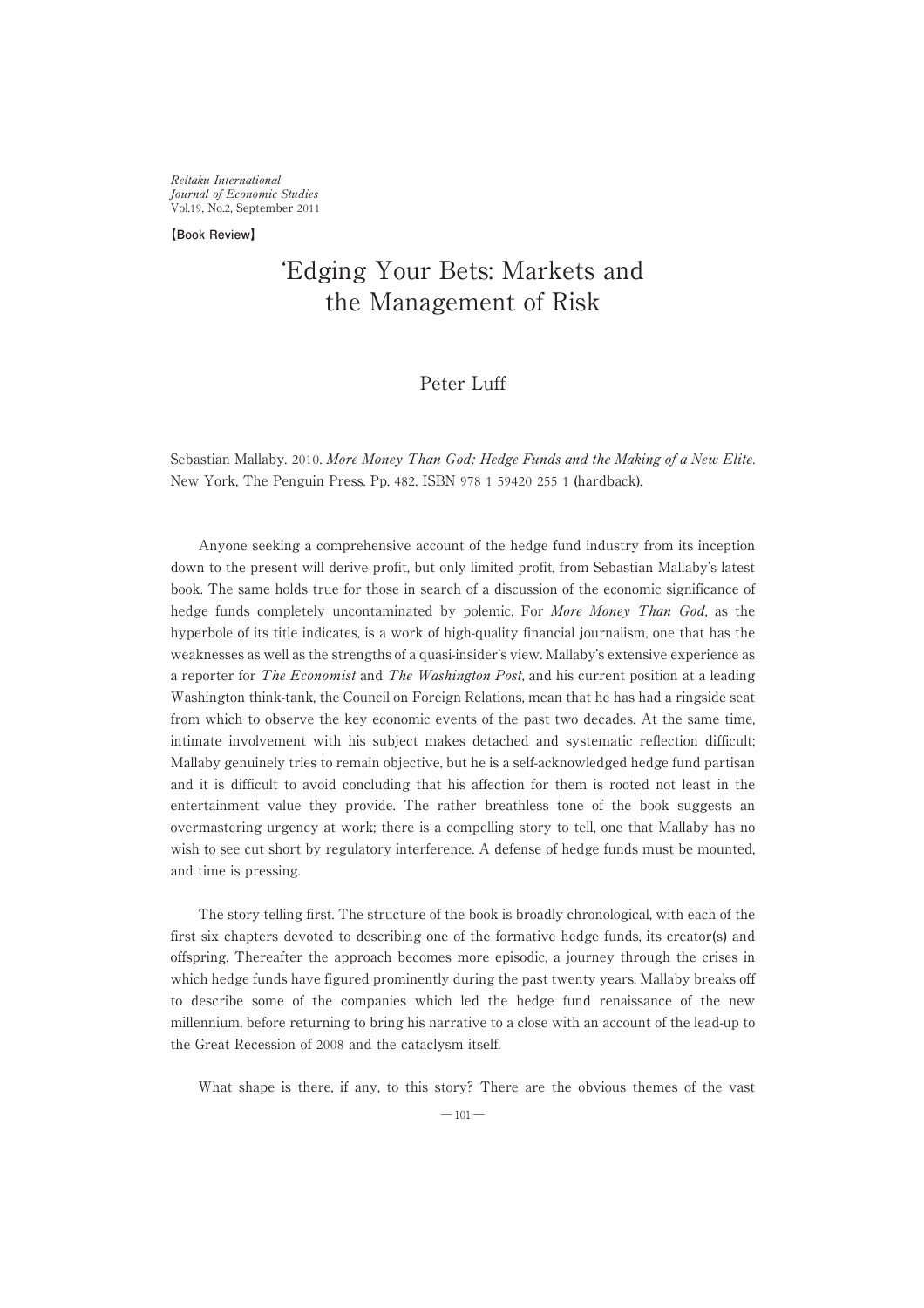#### Reitaku International Journal of Economic Studies

expansion in the size and influence of hedge funds, and the increasingly diverse nature of their activities. But this immediately provokes the reader to ask whether their nature has not changed so radically over time as to render the term ʻhedge fund' itself virtually meaningless. Mallaby rightly attempts to deal with the problem of defining his central concept at the outset, but his success is partial at best. He argues that the vehicle created by Alfred WinslowJones, the founding father of the industry, had four essential features that nearly all its successors were to replicate: a (very large) performance fee; the avoidance of official regulation insofar as that was possible; a balance between being ʻlong' in some stocks and ʻshort' in others; and the ʻleveraging' of bets on the performance of stocks with borrowed money (p. 2). It is only the third of these features, of course, which seems indispensible to the management of risk and so would make a hedge fund seem appealing to even the most cautious of investors. Yet it was ʻcasually discarded' by George Soros, the most famous/notorious hedge fund manager of them all (p. 91) ― nor was he by any means single in this.

The ʻhedging' element appears to be largely fictional in any case. Its essential premise and promise, that whether the market rises or falls the fund will return a profit, is far too grandiose a claim to be widely credible; it implies that risk can, in fact, be eliminated. If this seems too good to be true, the facts adduced here prove that this is indeed the case, even accepting that the information Mallaby provides is incomplete because too great a focus on failure might disenchant the reader. Clearly, from the very outset, hedge funds have never proved themselves immune to downturns in the market; as an economic life-form, they seem by their nature prone to periodic mass extinctions. Mallaby's allusions to the culls of 1968-74 (pp. 40-41), 1994 (pp. 182, 191) and 2000 (pp. 262-264), and his rather more detailed account of some of the casualties of the turmoil of 2008, point to the irresistible conclusion that hedge funds in general have failed to foresee and ride out crises−even though, as late as 2009, investors continued to believe that they should and would (p. 371). Yet if they have not in fact abolished risk, or even managed it with consistent success, what have they been doing with their time and energy?

The answer is, in some cases at least, making vast sums of money in astonishingly short order. A. W. Jones christened his brainchild a *'hedged* fund' and vehemently but unavailingly objected to the removal of the final ʻd' when the term was popularized; Mallaby acknowledges that he himself has gone one step further by dropping the initial ʻh' as well (p. 5). What truly fascinate him are ʻedge' funds, the ones that have seemed able, for a while at least, to beat the market in spectacular fashion. The relatively fewindividuals who have acquired sudden and dizzying wealth thereby dominate swathes of the book (they constitute the ʻnew elite' of its subtitle). Mallaby is not, in fact, particularly concerned with the generality of hedge funds − which is perhaps the severest limitation of his study. In pursuit of good ʻcopy', his spotlight falls repeatedly on men who have seemed able to generate immense profits year after year, and he cannot refrain from the inevitable question, 'how did they do it?' (pp.  $109-111$ ). Is there some formula for success that has characterized these ʻhigh performance clusters'?

 $-102-$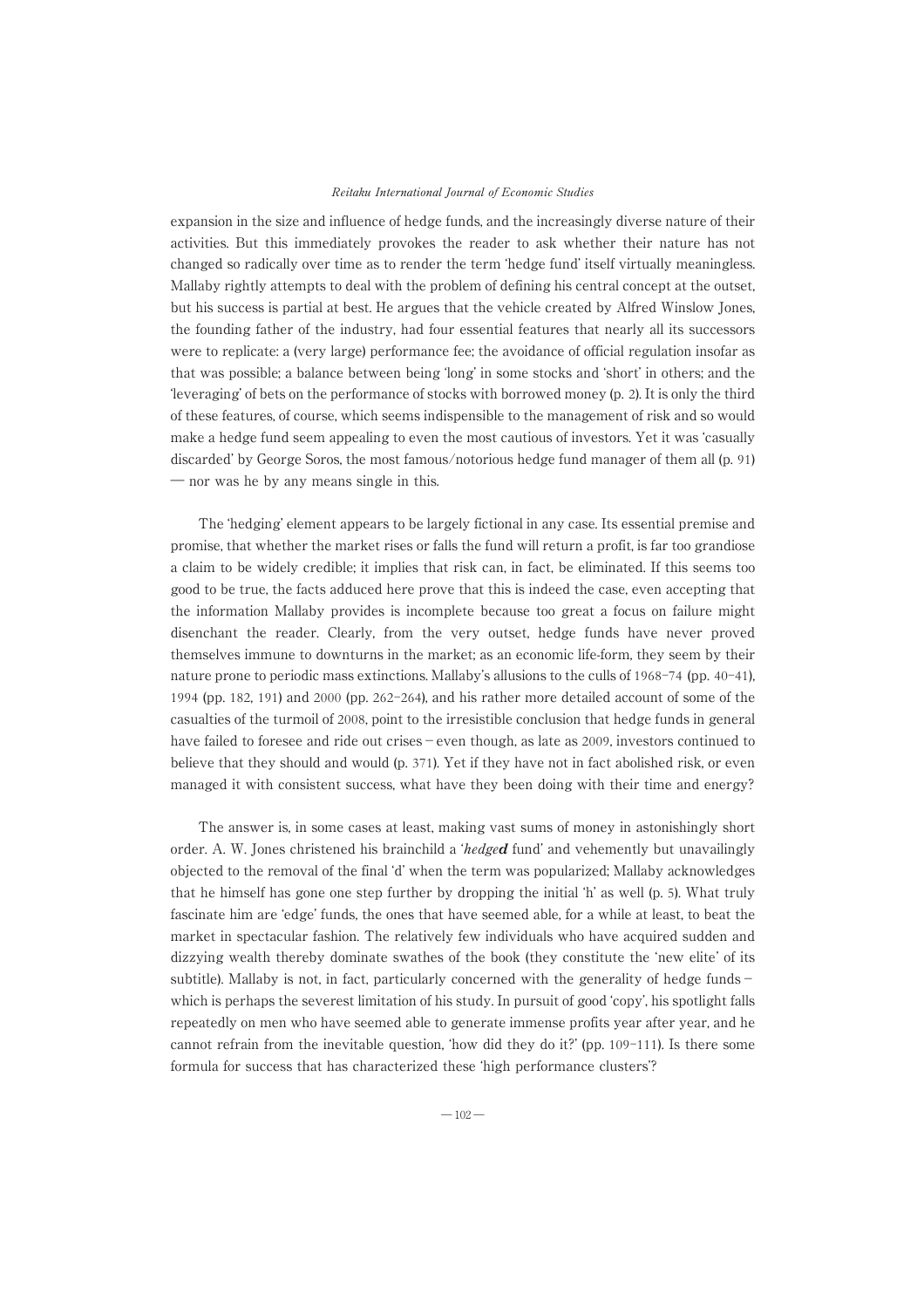#### ʻEdging Your Bets: Markets and the Management of Risk

Mallaby wisely refrains from trying to provide a single, simple answer to this question. None of the ʻtitans' of the industry was blessed with exact foreknowledge of events; at best they were all, in their own different ways, much quicker to acquire information or sense opportunity than their peers. Furthermore, limited as their individual talents may have been, these were well adapted to their times and circumstances−up to a point. Some, like Julian Robertson of Tiger Management, were adept and ultra-confident stock-pickers, or in the case of A. W. Jones himself, managers of stock pickers. They were able, for a time anyway, to incentivize and infuse their subordinates with an *esprit de corps* that made them seem invincible. Others, like Michael Steinhardt and Paul Tudor Jones II, were successful students of market psychology, taking advantage of their insights to identify market ʻwaves' and adopt strategies to exploit them, based either on contrarianism or on a feeling for howother market players would react in a given situation. Being first in the field also gave some hedge funds a temporary institutional ʻ edge '−part of Steinhardt ' s profits, for example, came from block trading, i. e. providing liquidity where others had not yet seen the opportunity. Sometimes this shaded into illegality; A. W. Jones flirted with insider dealing on occasion, while Steinhardt almost certainly engaged in substantial collusive trading - claims of a type that continue to be made against hedge funds today (e. g. Lattman and Ahmed, 2011). Luck, too, played its part (e. g. pp. 38, 47-48, 92, 120), but Mallaby is right to insist that it cannot provide anything like a complete explanation. More important, he argues, was the ability to spot and exploit market inefficiencies that allowed for the laying of huge asymmetrical bets, most notoriously on currencies. These were especially lucrative since the counterparties were central banks and governments whose understanding of the market was often woeful; the victory of Soros and Druckenmiller over the Bank of England and Norman Lamont on 16 September, 1992, ʻBlack Wednesday', remains the perfect specimen of the type.

Mallaby has much less time for the generality of hedge fund managers. But these mere mortals can take comfort from the fact that none of the ʻtitans' proved able to master the market or the art of risk-taking completely or indefinitely, and a large part of the interest of studying elite hedge funds lies in seeking to understand their limitations. Mallaby's book is of considerable help in cataloging these. It is clear from his case studies that all hedge fund gurus, each in their own different way, have fallen victim to their own success; this is partly a matter of hubris that betrays them into folly, partly the simple loss of ʻedge' as their protégés defect (taking with them the proprietary formula for success and setting up for themselves), and partly burnout. Thus Julian Hart Robinson was seduced into diversifying from U. S. equities, where he had considerable expertise and where his long-term approach had made him a fortune in the 1980s, into macro-trading (of currencies in particular) where this approach invited disaster in the 1990s ( pp. 122-127, 248-252 ). Mallaby seems right to argue that Robertson threwcaution to the winds primarily out of the desire to best Soros, just as Soros himself lost heavily in Indonesia and Russia in pursuit of an unrealizable ambition to be recognized as a ʻ statesman-philanthropist ' ( pp. 207-209, 212-219 ). Generational change is another force that eats away at the foundations of a successful hedge fund. Young and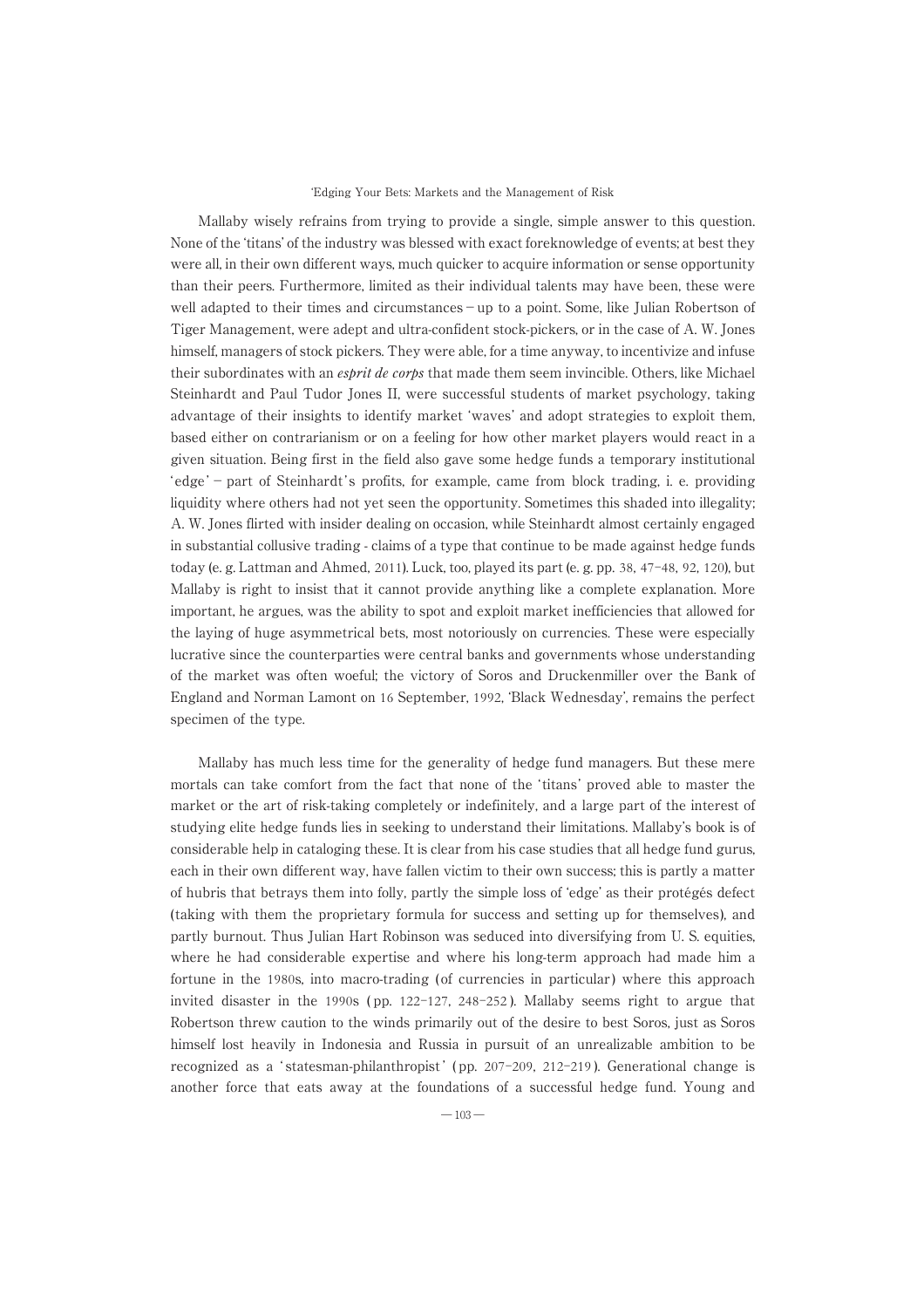#### Reitaku International Journal of Economic Studies

ambitious juniors, becoming increasingly frustrated, decide to strike out on their own, and their mentors are powerless to restrain them, as A. W. Jones discovered early on (pp. 35-36) - the only partially successful strategy for circumventing this rule seems to be teamwork culture of Renaissance Technologies (pp. 303-306). But often the founding father is not unhappy to see his disciples go, because running a hedge fund is ultimately debilitating; the landscape is littered with extinct volcanoes. Even the greatest eventually burn out and retire, often disenchanted, the life sucked out of them: the roster here includes A. W. Jones (p. 35), Steinhardt (pp. 190-191), Robertson (p. 262), and Druckenmiller (p. 264). Even Soros, the ultimate prizefighter, could not sustain the punishment indefinitely, and took extended periods of leave from the ring (pp. 87, 149-50, 264).

Stories of the excess and chastisement of the powerful are, of course, the stuff of journalism, but Mallaby, in his concluding chapter, seeks to shift the focus from individuals to the making of policy. On the merits and demerits of hedge funds in general and on one of the burning issues of the moment, how and how far they should be regulated, his argument is that, the very largest of them aside, lightness of touch is the wisest policy. On balance, he claims, these funds do more economic good than harm. He absolves ʻgenuine', i. e. independent, hedge funds of most of the responsibility for the ongoing Great Recession. For him, it was the funds located inside banks (and especially the great merchant banks) who were the true villains of the piece (together with AIG, which took ineptitude to an entirely new plane). These internal funds, he argues, bore the stamp of bank culture rather than hedge-fund culture; they lacked the independence from regulatory and ratings agencies, the exclusive focus on their business, and the paranoia about margin calls that, Mallaby believes, preserved real hedge funds from the suicidal risk-taking that brought down Bear Stearns, Lehman Brothers and others.

The latter do not, admittedly, constitute a very high bar, and Mallaby can seem at times to engage in special pleading in favor of the independent hedge fund. Yet his basic reading of the crisis of 2007-2009 aligns with those of Andrew Ross Sorkin and Michael Lewis. They too see its major institutional casualties as largely the authors of their own demise. Sorkin has little sympathy with those like Dick Fuld, CEO of Lehman Brothers, who tried to portray their companies as hedge fund victims (Sorkin, pp. 96-105). Lewis is even more scathing in detailing how, to take perhaps the most egregious example, Howie Hubler's adventure into the brave newworld of the CDS cost his employer, Morgan Stanley, an estimated \$9 billion (Lewis, pp. 200-215). It is worth noting in passing that Lewis adds a moral dimension to the tale of fund operators like Steve Eisner and Michael Burry (neither of whom figures in Mallaby's book) who worked to unmask the folly of Hubler and his employers. Lewis takes the defense of such funds one step further by asserting that the behavior of Bear Stearns, Lehman, Morgan Stanley and others of their ilk in the bond market was not merely incompetent but essentially corrupt, and that in dragging this into the light of day (and, in the process, profiting very handsomely) funds like Cornwall Capital were doing the work of justice (Lewis, pp. 233-234, 242-251). Mallaby also has little time for the view that the 'shorts' need regulating because they somehow unfairly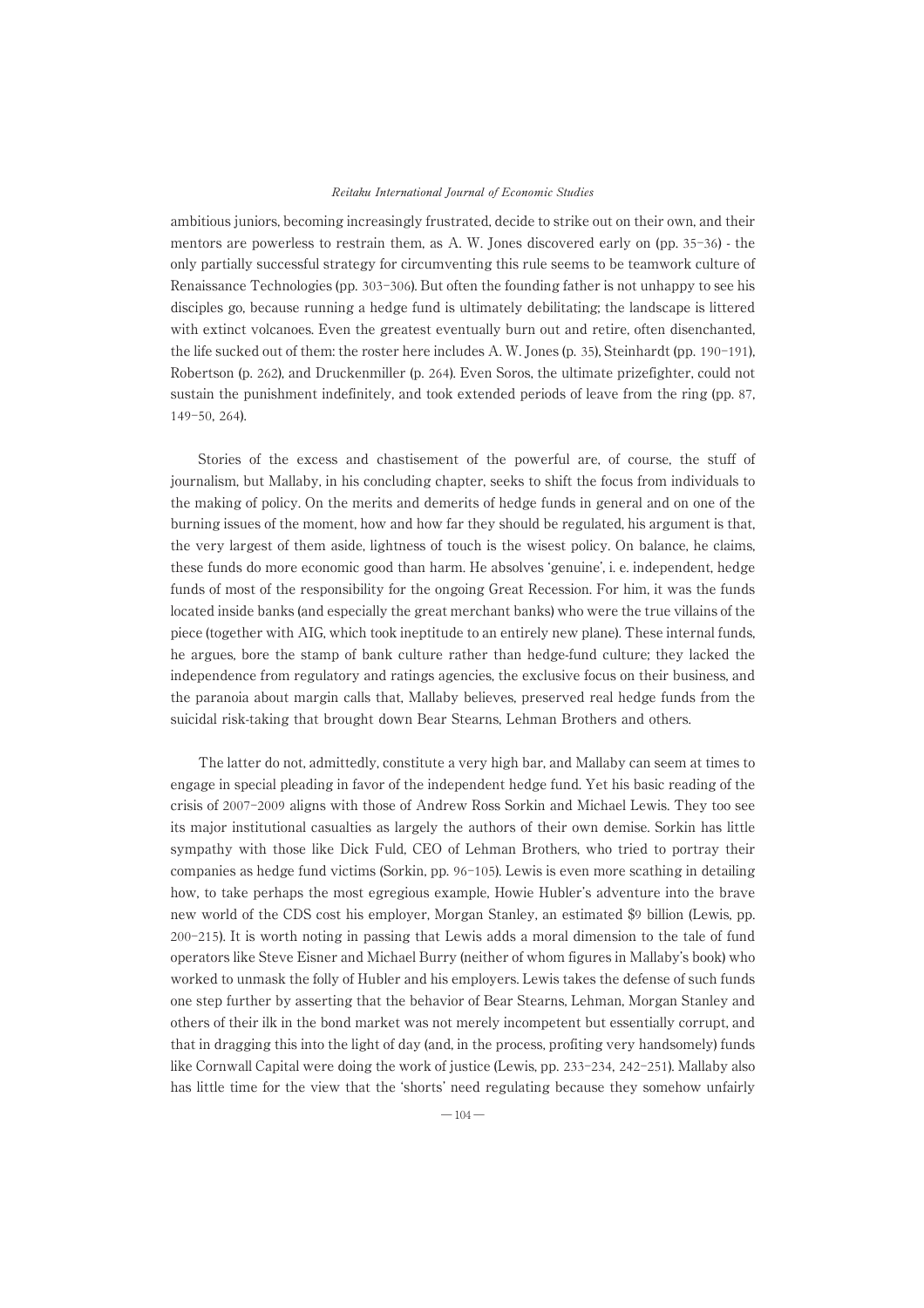#### ʻEdging Your Bets: Markets and the Management of Risk

conspired to bring down Lehman and others; he, too, believes that their role as the shock troops of the free market considerably outweighs any shortcomings they might have. But his principal argument for leaving them alone is that far from being too big to fail, they are too small to warrant much regulation. The claim that they are simply not at present systemically important places Mallaby firmly in alignment with other hedge fund apologists like Richard Baker, president of the Managed Funds Association, for example (Ahmed, 2011). The evidence of the past, even of the collapse of the inappropriately-named Long Term Capital Management in 1998, Mallaby argues, shows that hedge funds can be allowed to fail without the cost being passed on to the taxpayer. That being so, as the standard bearers and, on occasion, the saviors of modern capitalism (pp. 317-322, 363-371), they are worth two cheers at least.

All of which sounds reassuring. And yet, if we are to believe Nouriel Roubini and Stephen Mihm, it will still not prove sufficient next time; future disasters there will be, for ʻfar from being the exception, crises are the norm' (*Crisis Economics*, 4). On this view regulators, charged with both creating a framework of rules and taking the lead in responding to crises, face a seemingly impossible task, and Mallaby's book offers one obvious reason why; the clear and simple fact that the future will not resemble the past, a fact this is more than usually true of hedge funds. But, whatever limitations regulators may face, a full appreciation of the protean nature of hedge funds can only help those charged with supervising them. These funds have changed, and their changing has been rapid and constant. That will continue. Which means that regulators need to ask themselves; what will such funds look like in five years time? Or ten? Or twenty? This is effectively asking how one should try to regulate the unknown, it is true, but it is still a very worthwhile question. For Mallaby shows beyond fear of contradiction that hedge funds have metamorphosed with such alarming rapidity over the past sixty years that regulators have always been playing catch-up, not least because of the culture of secrecy that seems to be part of the hedge fund DNA. Regulators, it seems, like generals fighting the last war, have failed to equip themselves to meet the enemy effectively because they have only the haziest understanding of what they are facing. Symbolic of this ignorance is the figure of Eddie George, deputy governor of the Bank of England, assuring an interlocutor on the morning of ʻBlack Wednesday' that "We have got it all under control" (p. 164) - this, at the very moment when Soros and Druckenmiller were selling the life out of sterling.

One can, of course, hope that not all regulators are as utterly complacent and blindly conservative as ʻSteady Eddie', and Mallaby's book will certainly help to educate any of them that wish to learn from the errors of the past; he may even succeed in persuading them to leave hedge funds largely alone in the present. But his book will serve its most important purpose if it stimulates them anewto ask where they should look in the present for clues to the future. Was the ʻquant quake' of August 2007 really a public policy non-event, as Mallaby tends to suggest (pp. 345-347)? In a financial era increasingly dominated by ʻfly-by-wire' technology, symbolized by the magic algorithms of Renaissance Technologies, will the human pilots of the system have either the time or the skill to intervene to prevent the next crash? It is the central virtue of